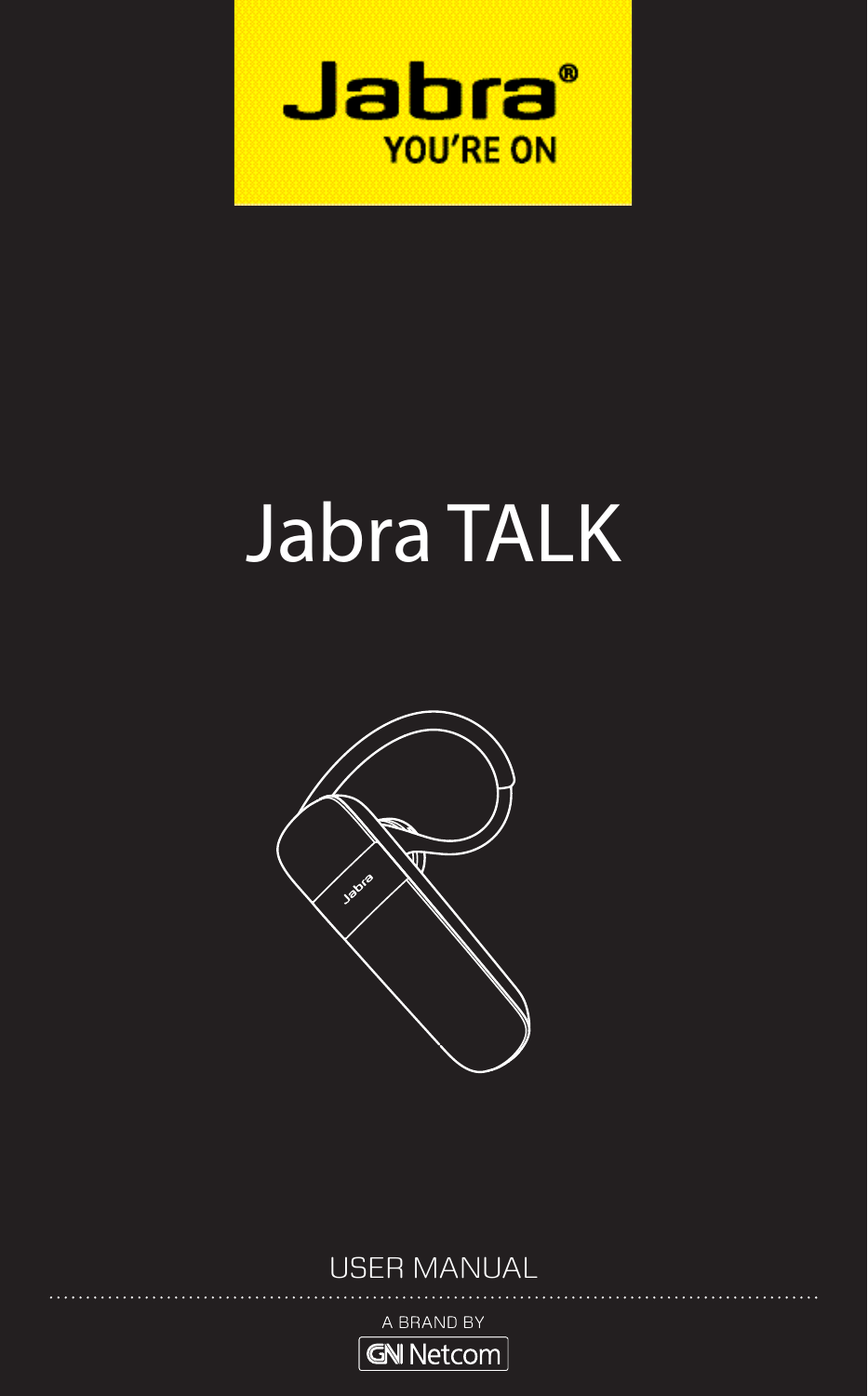## CONTENTS

| TURNING YOUR HEADSET ON AND OFF5           |
|--------------------------------------------|
|                                            |
|                                            |
|                                            |
| USING JABRA TALK WITH TWO MOBILE PHONES  9 |
|                                            |
|                                            |
|                                            |
|                                            |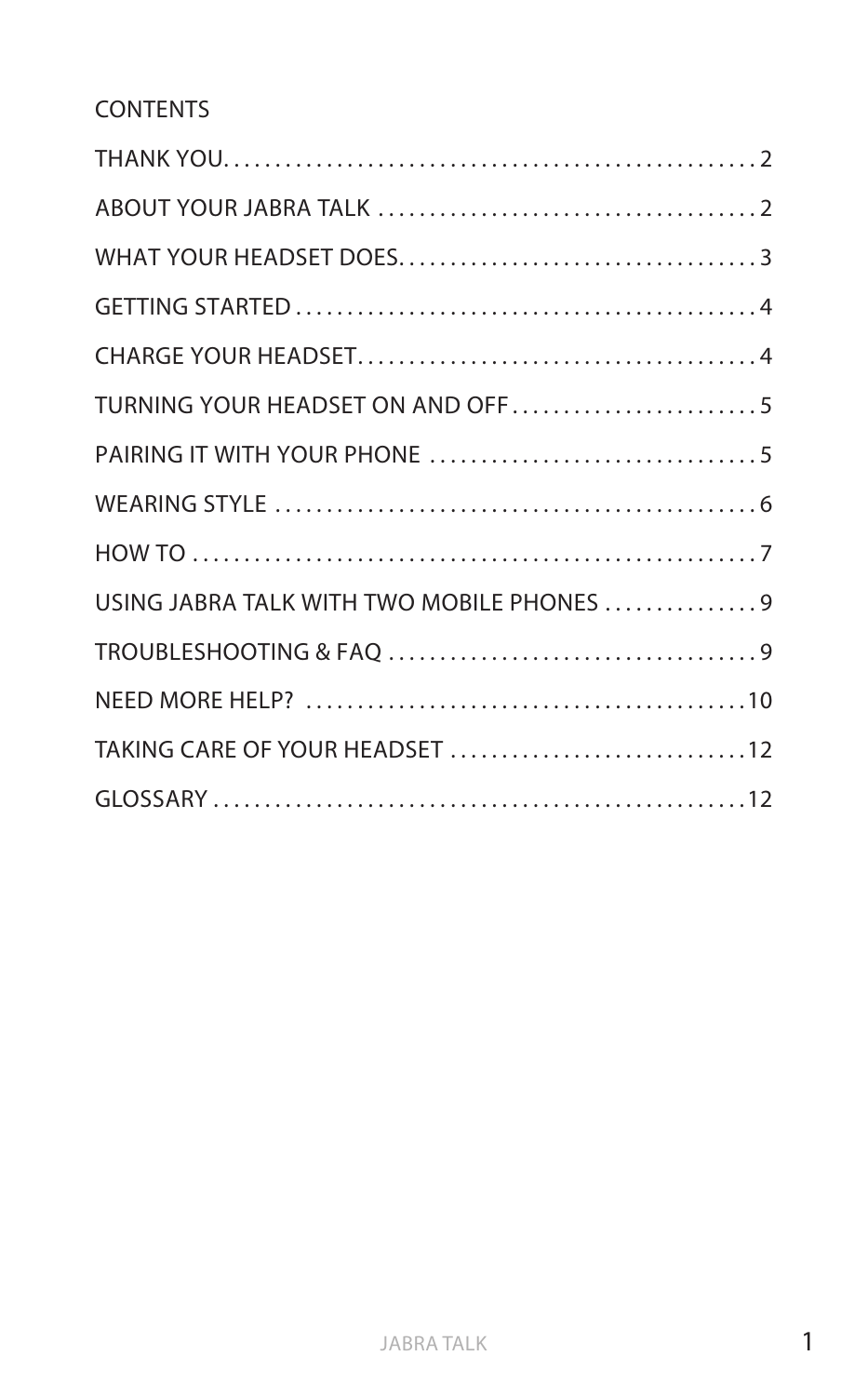## THANK YOU

Thank you for purchasing the Jabra TALK *Bluetooth*® wireless technology headset. We hope you enjoy it! This instruction manual will get you started and ready to make the most of your headset.

## ABOUT YOUR JABRA TALK

- **A Answer/end button**
- **B On/off button**
- **C StatusDisplayTM With battery indicator and** *Bluetooth***® connection indicator**
- **D Charging socket**
- **E Volume up/volume down**
- **F Jabra Comfort EargelTM**
- **G Earhook**

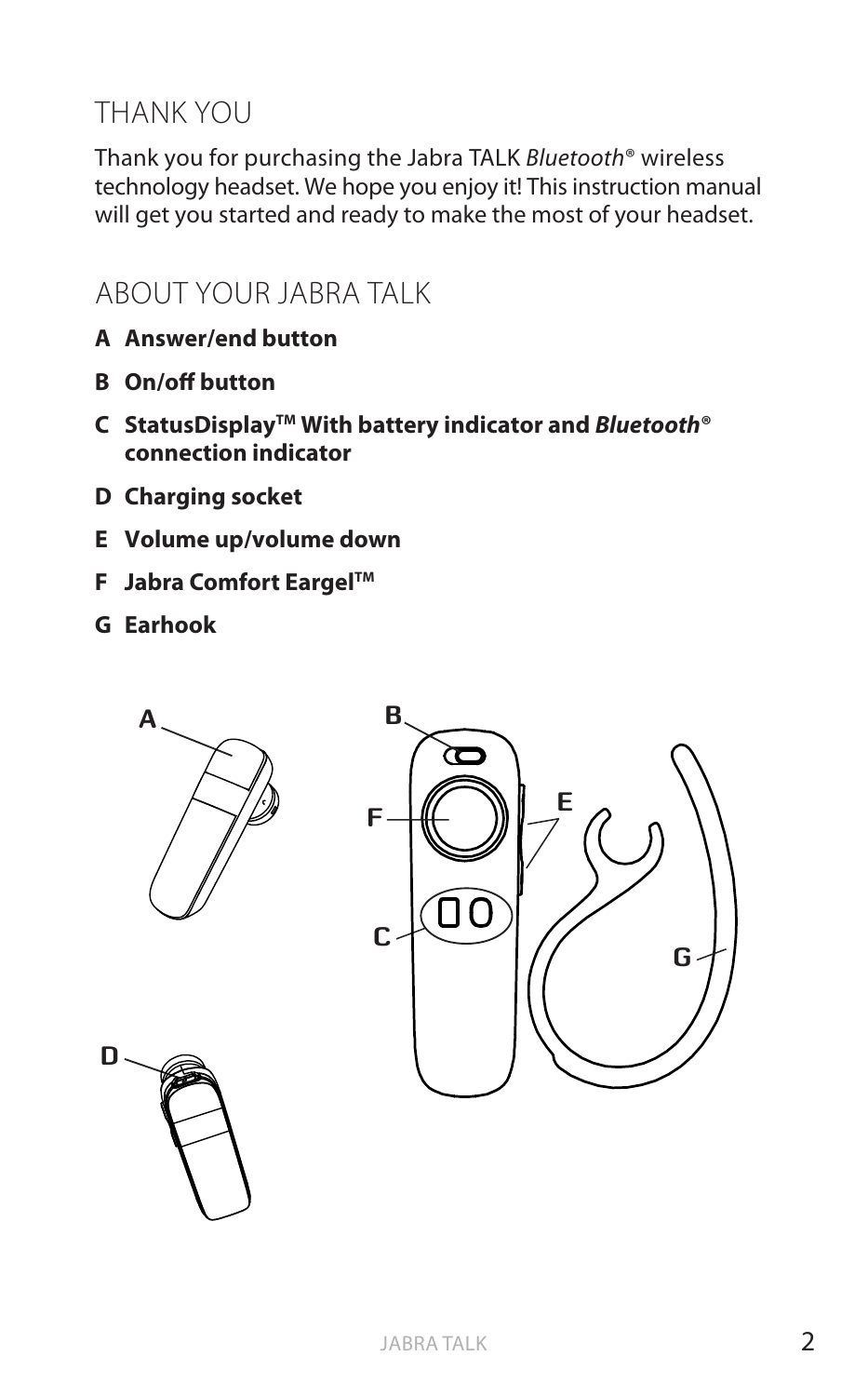# WHAT YOUR HEADSET DOES

#### **Your Jabra TALK lets you do all this:**

- Answer calls
- End calls
- Reject calls\*
- Voice dialling\*
- Last number redialling\*
- Call waiting\*
- $-$  Put call on hold\*
- Mute
- Multiuse™ being connected to two *Bluetooth*® devices at the same time
- Enjoy HD voice quality\*\*
- Listen to music

#### **Specifications**

- Talk time 6 hours
- Standby time 8 days
- *Bluetooth*® specification version 3.0 with EDR and eSCO
- Weight 8 gram
- Operating range up to 10 meters (approximately 33 feet)
- Supported *Bluetooth*® profiles: HFP, HSP
- Internal rechargeable battery charged by wall charger
- Always see your battery and connection status on the Jabra StatusDisplay™
- Digital sound enhancement via DSP technology
- Noise reduction on transmitted and received audio
- Noise dependent volume control\*
- Automatic volume adjustment on receive audio
- Acoustic shock protection
- JABRA TALK \* Phone dependent
- \*\* Network and phone dependant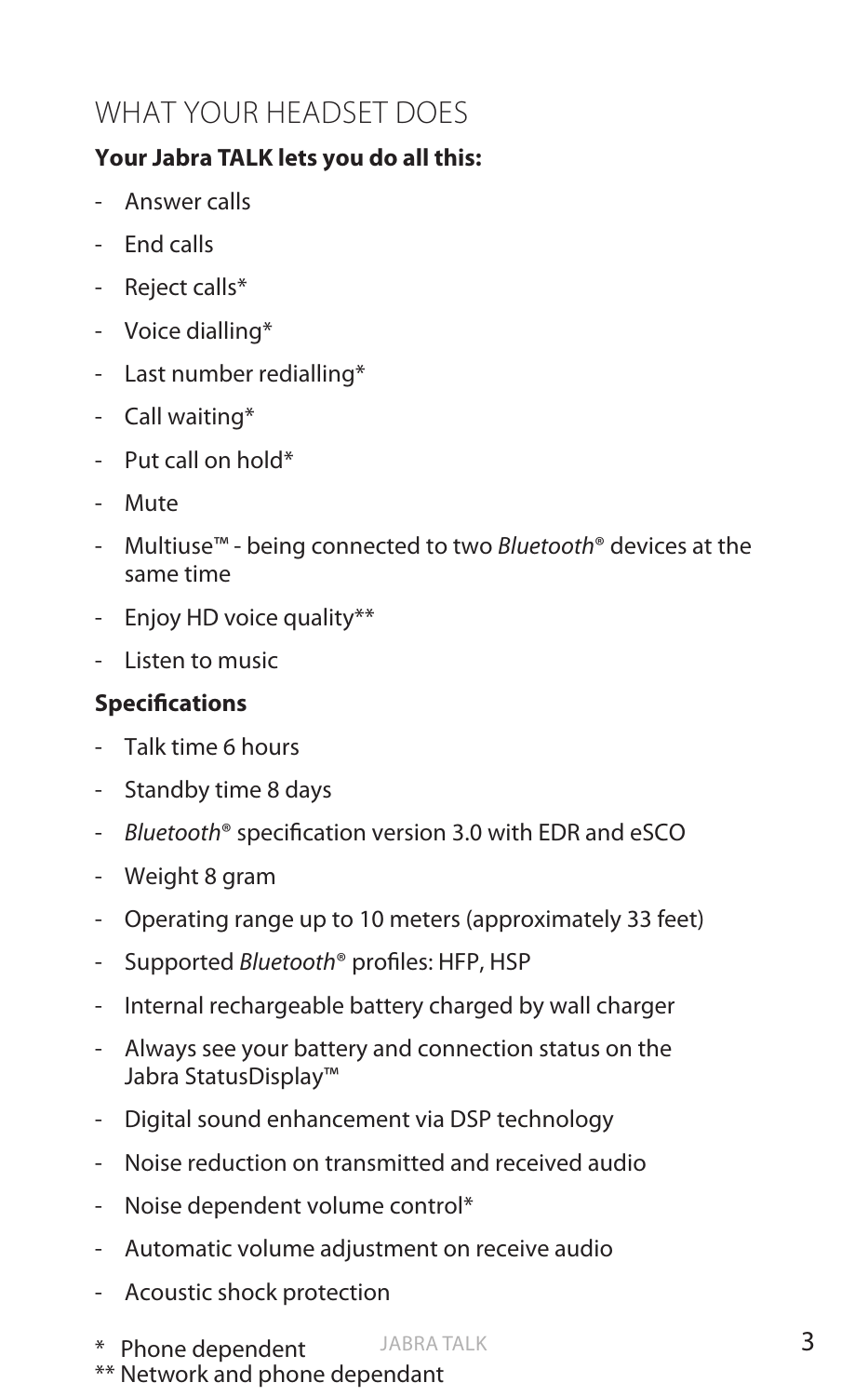- e-SCO for enhanced audio quality
- 128 bit encryption

## GETTING STARTED

Follow these three steps before using your headset:

- **1. Charge your headset**
- **2. Activate** *Bluetooth***® on your mobile phone (refer to the manual for your Mobile phone)**
- **3. Pair your headset to your mobile phone**

The Jabra TALK is easy to operate. The answer/end button on the headset performs different functions depending on how long you press it.

| Instruction    | <b>Duration of press</b> |
|----------------|--------------------------|
| Tap            | Press briefly            |
| Double Tap     | 2 quickly repeated taps  |
| Press          | Approx: 1 second         |
| Press and hold | Approx: 5 seconds        |

## CHARGE YOUR HEADSET

Make sure that your headset is fully charged for two hours before you start using it. Use the AC power supply to charge from a power socket. When the battery indicator has a solid red light, your headset is charging. When the headset is fully charged the battery indicator turns solid green for five minutes and is then turned off.

Use only the charger provided in the box - do not use chargers from any other devices as this may damage your headset.

Please note: The lifetime of the battery will be significantly reduced if your device is left uncharged for a long period. We therefore recommend that you recharge your device at least once a month.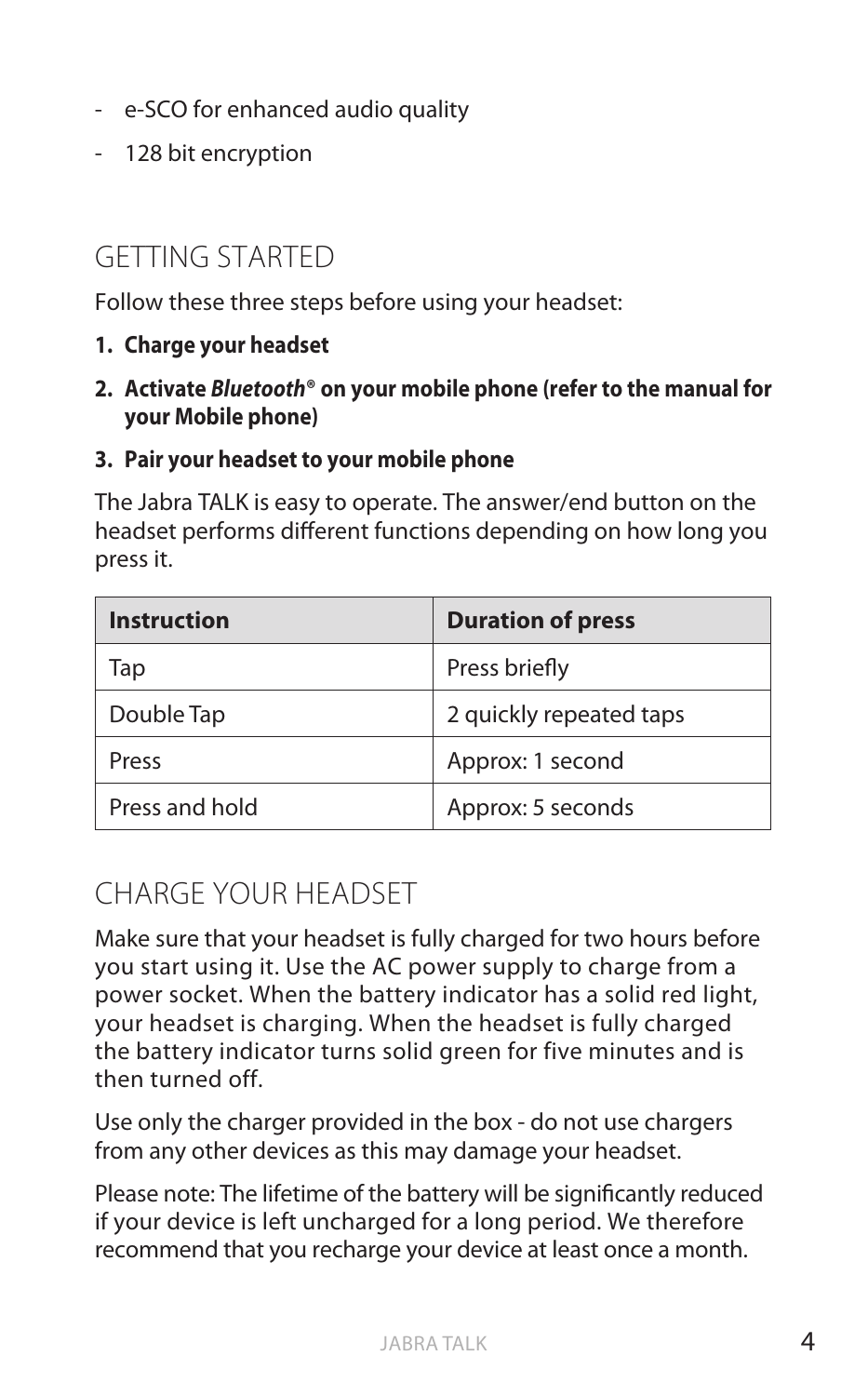# TURNING YOUR HEADSET ON AND OFF

- Slide the on/off button towards the symbol "I" to turn the headset ON. When you do so both indicators will flash on the Jabra StatusDisplay™.
- Slide the on/off button towards the symbol "O" to turn the headset off.

# PAIRING IT WITH YOUR PHONE

Headsets are connected to phones using a procedure called 'pairing'. By following a few simple steps, a phone can be paired with a headset in a matter of minutes.

#### **1 Put the headset in pairing mode**

- When you turn on your Jabra TALK for the first time, the headset will automatically start up in pairing mode – i.e. it is discoverable for your phone. When the headset is in pairing mode the *Bluetooth*® status indication on the StatusDisplay™ is flashing.

#### **2 Set your** *Bluetooth***® phone to 'discover' the TALK**

- Follow your phone's instruction guide. First make sure that *Bluetooth*® is activated on your mobile phone. Then set your phone to discover new devices. This usually involves going to a 'setup,' 'connect' or 'Bluetooth' menu on your phone and selecting the option to 'discover' or 'add' a *Bluetooth*® device.\*

#### **3 Your phone will find the Jabra TALK**

- Your phone will find the headset under name "Jabra TALK". Your phone then asks if you want to pair with the headset. Accept by pressing 'Yes' or 'OK' on the phone. You may be asked to confirm with a passkey or PIN. Then use 0000 (4 zeros). Your phone will confirm when pairing is complete and the *Bluetooth*® status indication on the StatusDisplay™ will shift from flashing light to steady light and the headset voice guidance will say "connected".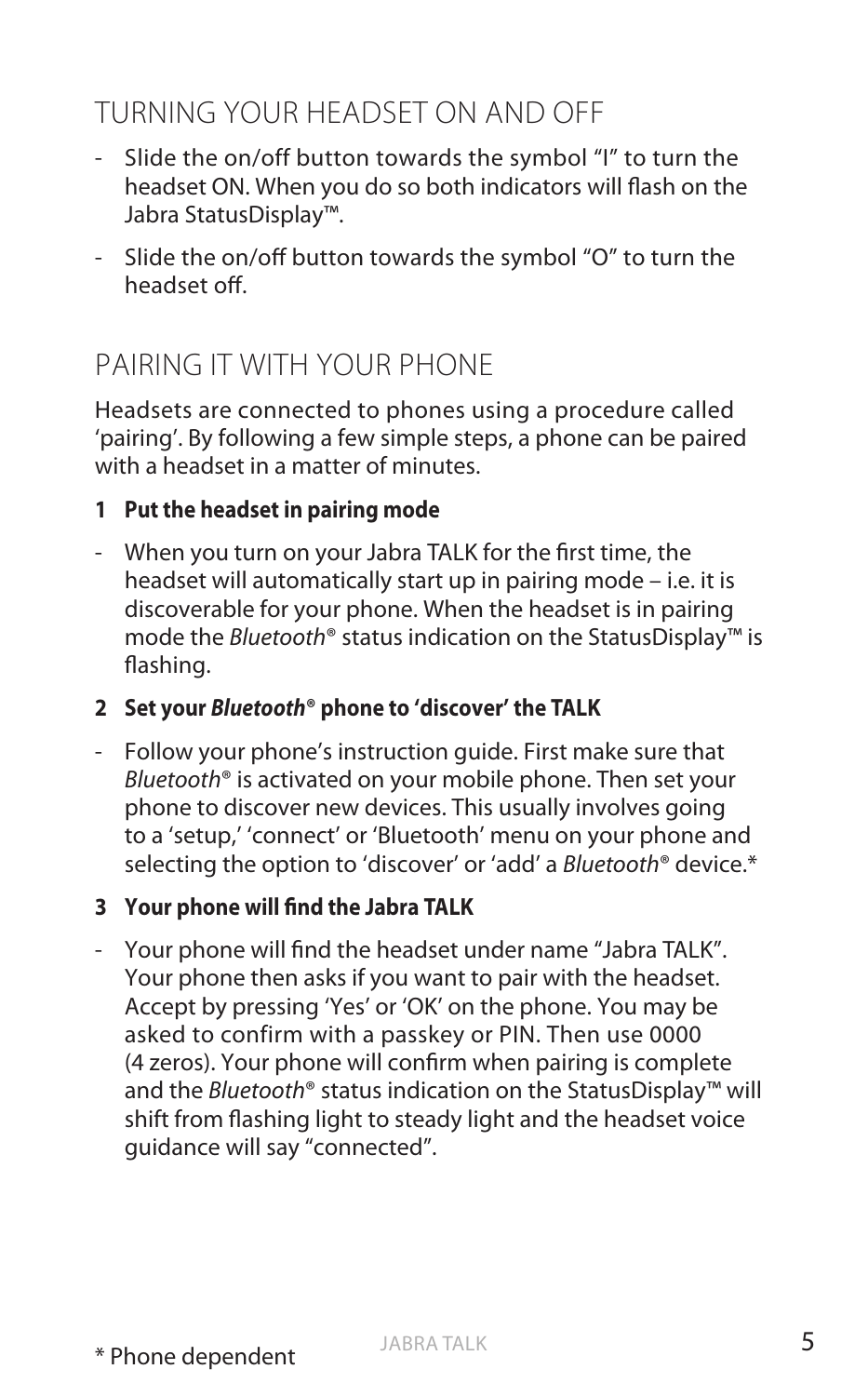

#### **Manual pairing mode**

If you wish to use the headset with a different phone, or if the pairing process was interrupted, you can manually set the headset to pairing mode.

Make sure the headset is on. Press and hold the answer/end button for approximately 5 seconds until the *Bluetooth*® icon turns from a steady light to a flashing light. Then repeat steps 2 and 3 in the above pairing quide.

#### **Connecting with your phone**

Pairing is only needed the first time a headset and phone are used together. When the headset and phone have been paired once, they will automatically connect when the headset is on and *Bluetooth*® is activated on the phone. The headset can be used when it is "connected" to the phone. If the devices are paired, but do not immediately connect, tap the answer/end button. When your headset is connected the *Bluetooth*® connection icon in the STATUSDISPLAY™ WILL BE CONSTANT ON FOR 3 SECONDS and the headset voice guidance will say "connected".

## WEARING STYLE

The Jabra TALK is ready to be worn with or without the ear hook. The ear hook can be removed and the headset can be used with the Ultimate-fit Eargels™.

The Ultimate-fit Eargels™ can be used for both left and right wearing. The Ultimate-fit Eargels™ come in two different styles to fit any ear. You can also twist the eargel slightly to optimize the fit and comfort.

For optimal performance, wear the Jabra TALK and your mobile phone on the same side of your body or within line of sight. You will get better performance when there are no obstructions between your headset and your mobile phone.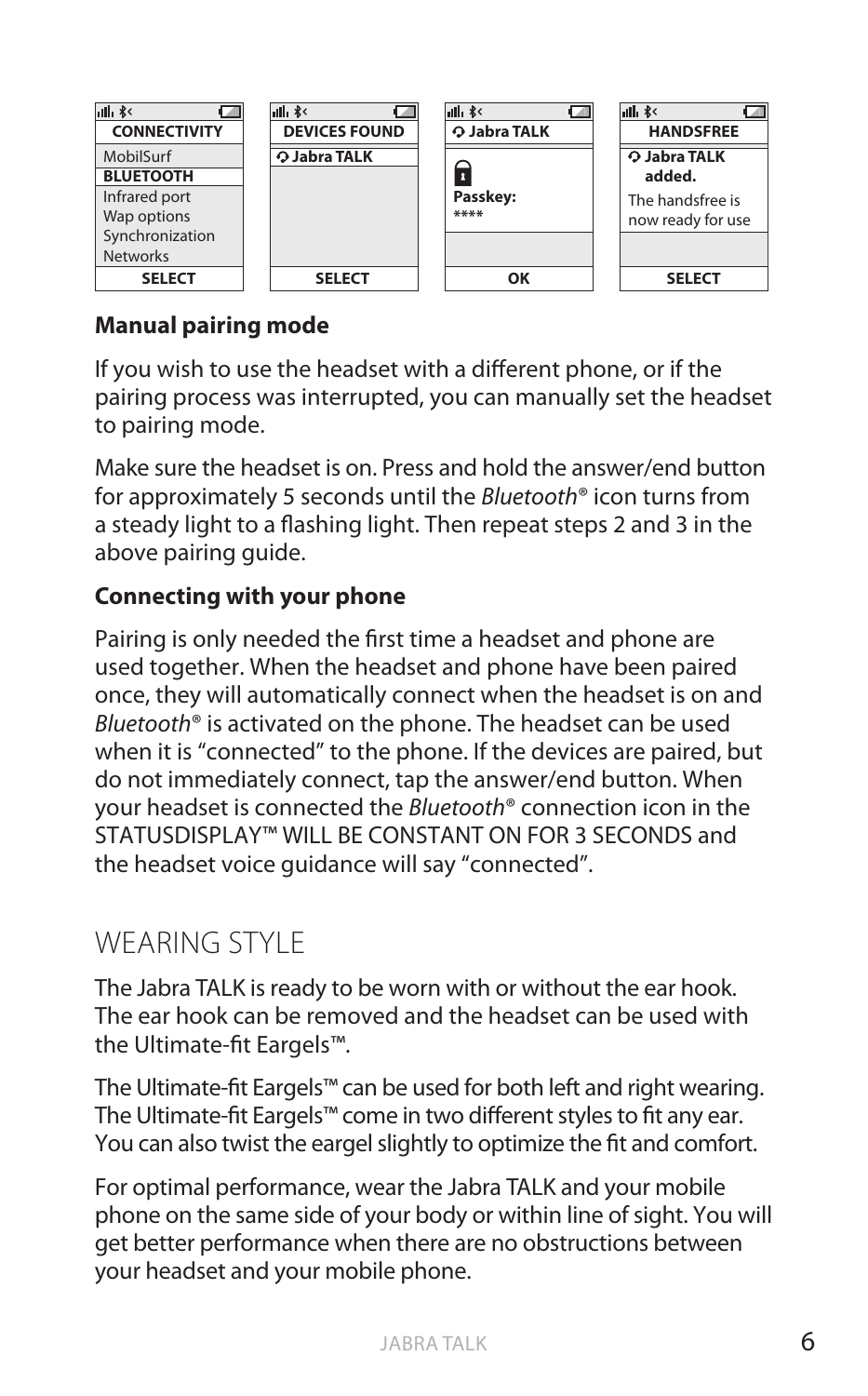# HOW TO

#### **Answer a call**

Tap the answer/end button on your headset to answer a call.

#### **End a call**

- Tap the answer/end button to end an active call.

#### **Reject a call\***

- Press the answer/end button when the phone rings to reject an incoming call. Depending on your phone settings, the person who called you will either be forwarded to your voice mail or will hear a busy signal.

#### **Make a call**

- When you make a call from your mobile phone, the call will (subject to phone settings) automatically transfer to your headset. If your phone does not allow this feature, tap on the Jabra TALK's answer/end button to transfer the call to the headset.

#### **Activate voice dialling\***

- Press the answer/end button to activate the voice-dialing function in the mobile phone. Please consult your phone user manual for more info about using this feature.

#### **Redial last number\***

- Double tap the answer/end button when the headset is on and not used.

#### **Adjust sound and volume\***

- Tap the volume up or down to adjust the volume.

#### **Mute/un-mute**

- To mute, press both volume up and down at the same time. A low beep alert plays during a muted call.
- To un-mute, tap either of the volume buttons.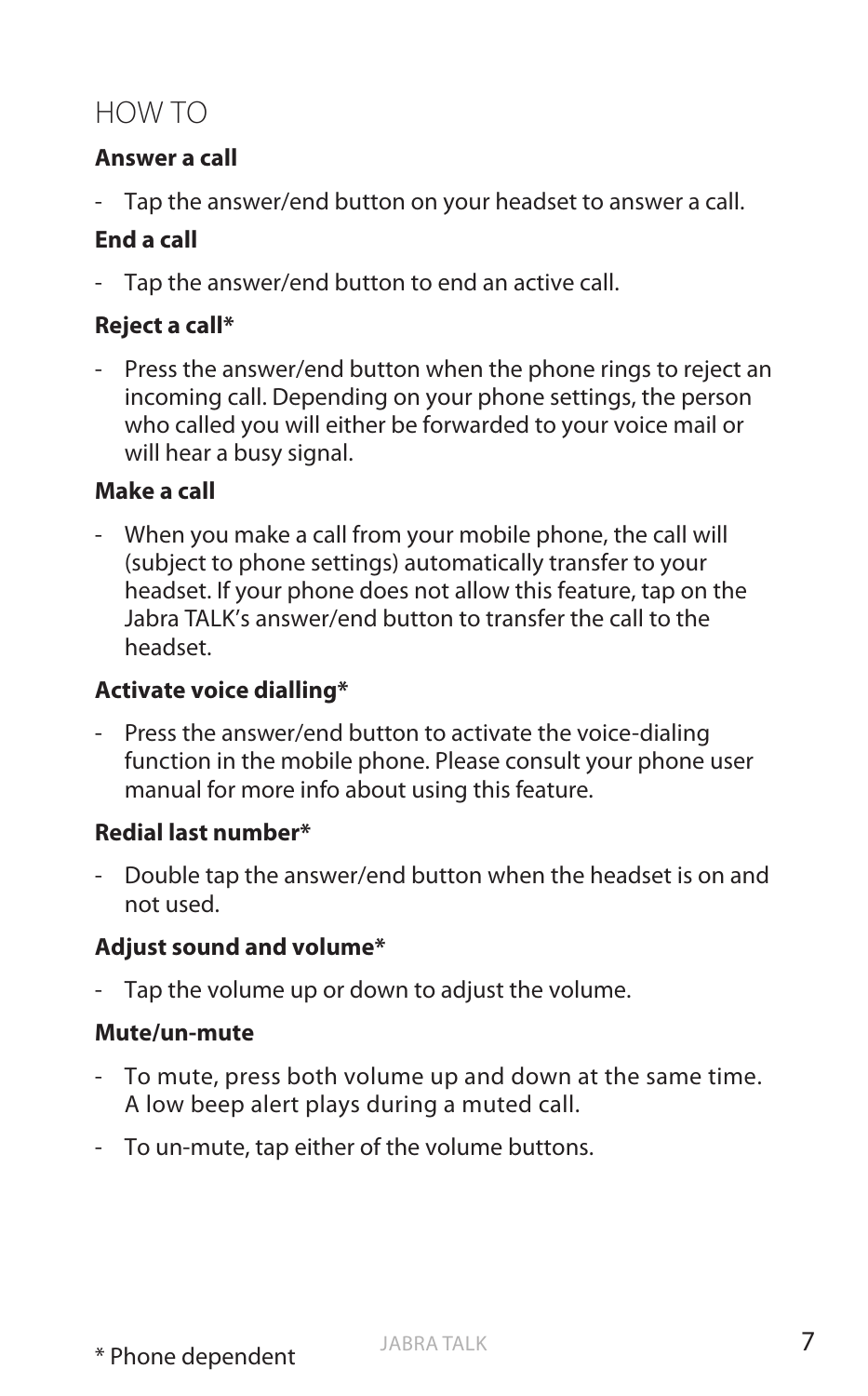### **Call waiting and placing a call on hold\***

- This lets you put a call on hold during a conversation and answer a waiting call.
- Press the answer/end button once to put the active call on hold and answer the waiting call.
- Press the answer/end button to switch between the two calls.
- Tap the answer/end button to end the active conversation.

#### HOW THE STATUSDISPLAY™ WORKS

| Bluetooth <sup>®</sup><br>Indicator | Indicates if your headset is connected to your<br>phone                                         |
|-------------------------------------|-------------------------------------------------------------------------------------------------|
|                                     | - Solid light means headset is connected to your<br>phone                                       |
|                                     | - Flashing light means headset is in 'pairing mode'<br>and ready to be connected to a new phone |
| Battery<br>Indicator                | Indicates battery level and if headset is turned ON                                             |
|                                     | - Green light indicates that the headset has more<br>than 30 minutes of talk time remaining     |
|                                     | - Red light indicates that the headset has less<br>than 30 minutes of talk time remaining       |

To save battery the Jabra StatusDisplay™ is turned off after 3 seconds. Get an instant status from the Jabra StatusDisplay™ by a tap on any button on the headset when you are not on a call.

HOW THE VOICE GUIDANCE WORKS

When your headset has established a connection to your phone (or other *Bluetooth*® device) the voice guidance will say "connected".

When your headset has less than 30 minutes talk time remaining the voice quidance will say "low battery".

When double tapping the MFB button on your headset to redial, the voice quidance will say 'redialing.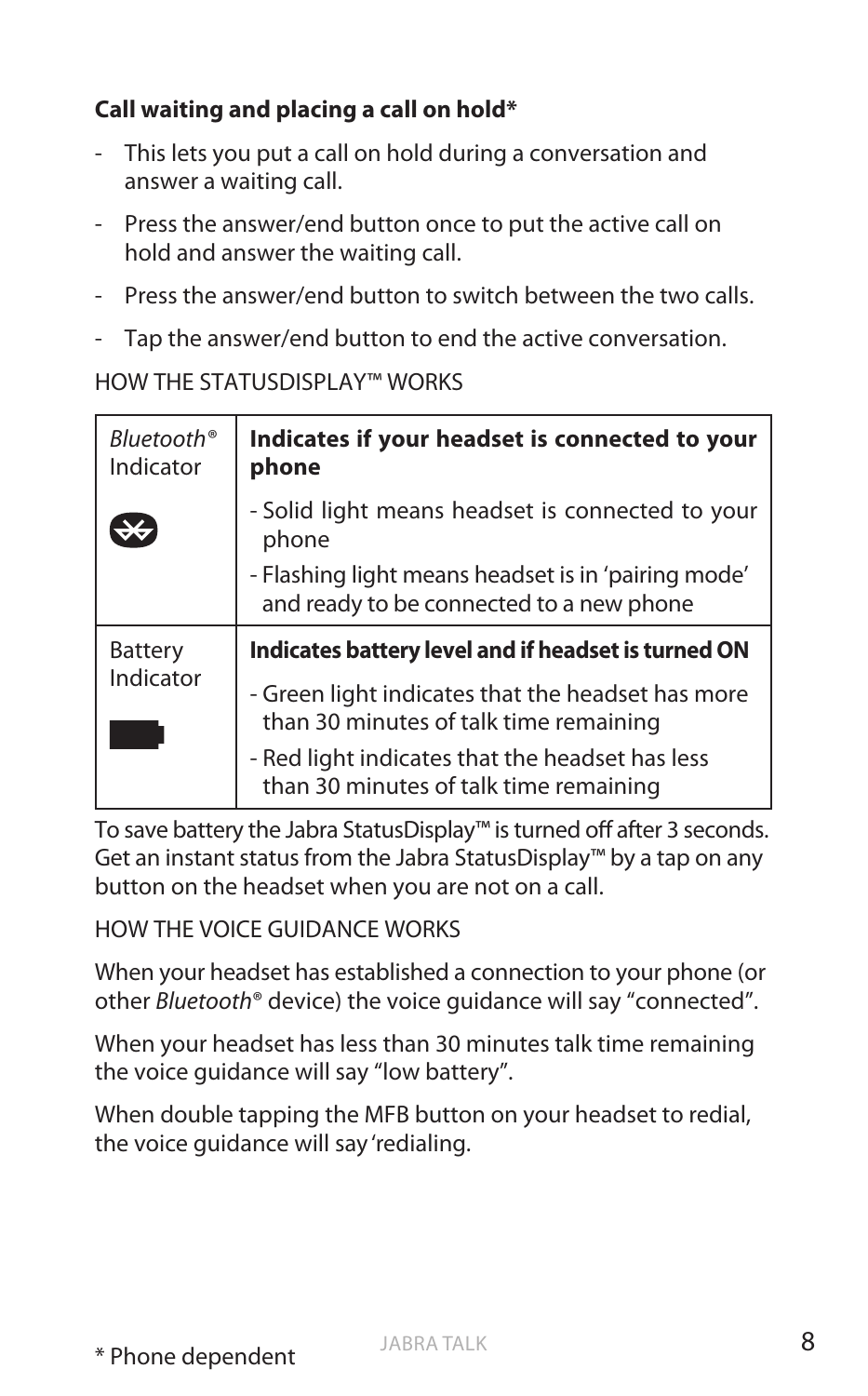# USING JABRA TALK WITH TWO MOBILE PHONES

Jabra TALK is capable of having two mobile phones (or *Bluetooth*® devices) connected to the headset at the same time. This will give you the freedom of having only one headset to operate both your mobile phones.

In order to use the headset with two mobile phone please make sure you have "paired" the Jabra TALK with both phones. See the section "PAIRING IT WITH YOUR PHONE" for instructions.

Once you have "paired" your headset with two phones simply make sure your headset is on, and that *Bluetooth*® is enabled on the phones and the headset will then automatically connect to both phones.

Please note that Last Number Redial will dial the number from the last outgoing call, independent of the mobile phone, and the Voice Dialling function will only work on the last paired mobile phone.

# TROUBLESHOOTING & FAQ

#### **I hear crackling noises**

- *Bluetooth*® is a radio technology, which means it is sensitive to objects between the headset and the connected device. It is designed for the headset and the connected device to be used within 10 meters (33 feet) of each other, with no major objects in the way (walls, etc.).

#### **I cannot hear anything in my headset**

- Increase the volume in the headset.
- Ensure that the headset is paired to a device that is playing.
- Make sure your phone is connected to the headset by tapping the Answer/End button.

#### **I am having pairing problems**

- You may have deleted your headset pairing connection in your mobile phone. Follow the pairing instructions.

#### **I want to reset the headset**

It is possible to reset the headset. Turn the headset ON. Then 'Press and hold' the volume down and answer/end buttons at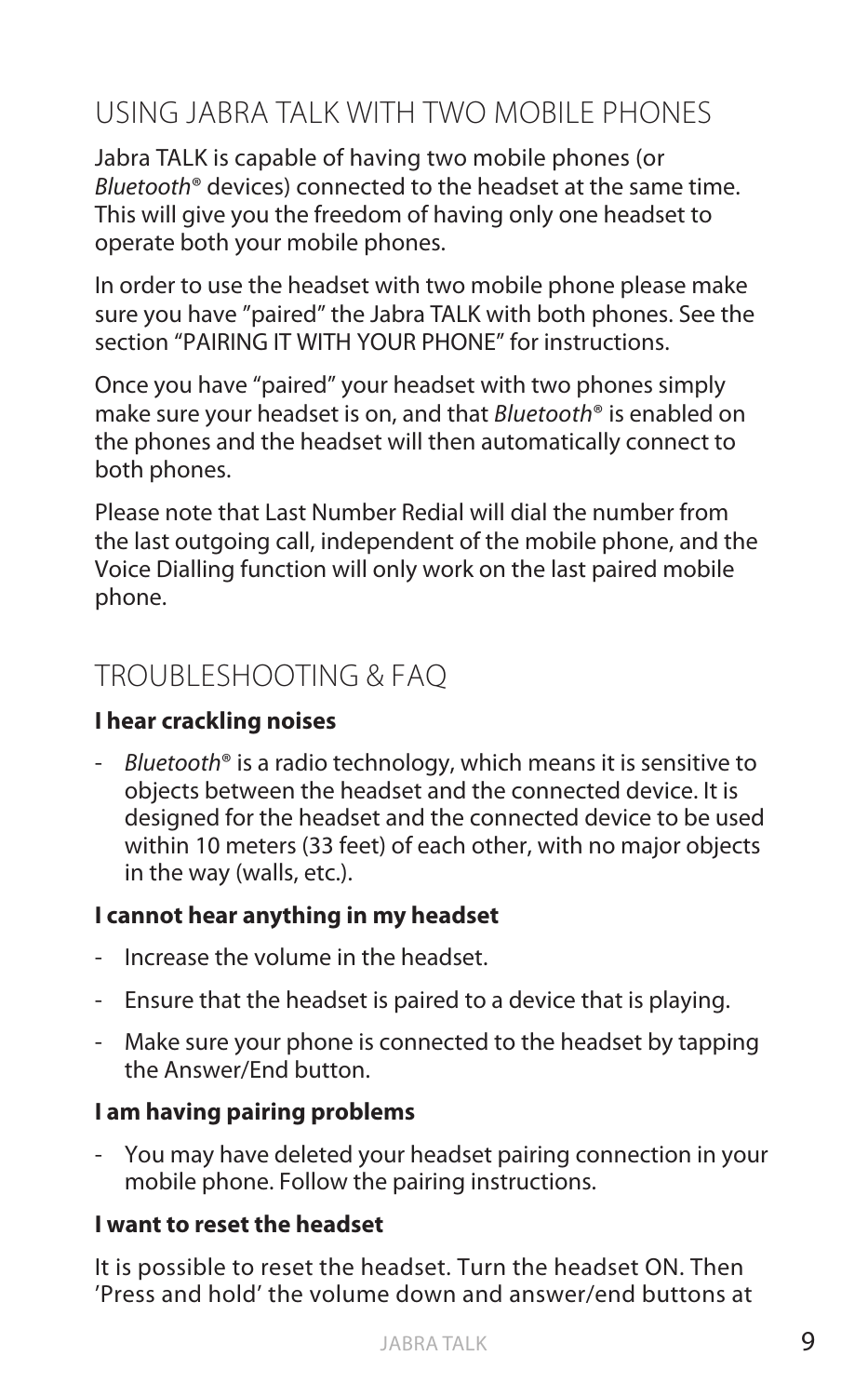the same time for approx. 5 seconds until the battery icon and *Bluetooth*® icon flash 5 times simultaneously - then the pairing list is reset.

- Turn the headset OFF . The next time you power on, the headset will go into pairing mode as the first time you powered your new TALK on.

#### **Will the Jabra TALK work with other** *Bluetooth***® equipment?**

- The Jabra TALK is designed to work with *Bluetooth*® mobile phones. It can also work with other *Bluetooth*® devices that are compliant with *Bluetooth*® version 1.1 or higher and support a headset and hands-free profile.

#### **I cannot use Reject call, call on hold, Redial or voice dialling**

These features are dependent on the ability of your phone to support a hands-free profile. Even if the hands-free profile is implemented reject call, call hold and voice dialling are optional features which are not supported by all devices. Please consult your device manual for details.

Please note that some features can only be operated from the primary device e.g. voice dial using Jabra TALK with 2 mobile phones.

## NEED MORE HELP?

**1. Web:** www.jabra.com (for the latest support info and online User Manuals)

#### **2. E-mail:**

| Deutsch           | support.de@jabra.com |
|-------------------|----------------------|
| English           | support.uk@jabra.com |
| Español           | support.es@jabra.com |
| Français          | support.fr@jabra.com |
| Italiano          | support.it@jabra.com |
| <b>Nederlands</b> | support.nl@jabra.com |
| Polska            | support.pl@jabra.com |
| Scandinavian      | support.no@jabra.com |
| Россия            | support.ru@jabra.com |
| Australia         | support.au@jabra.com |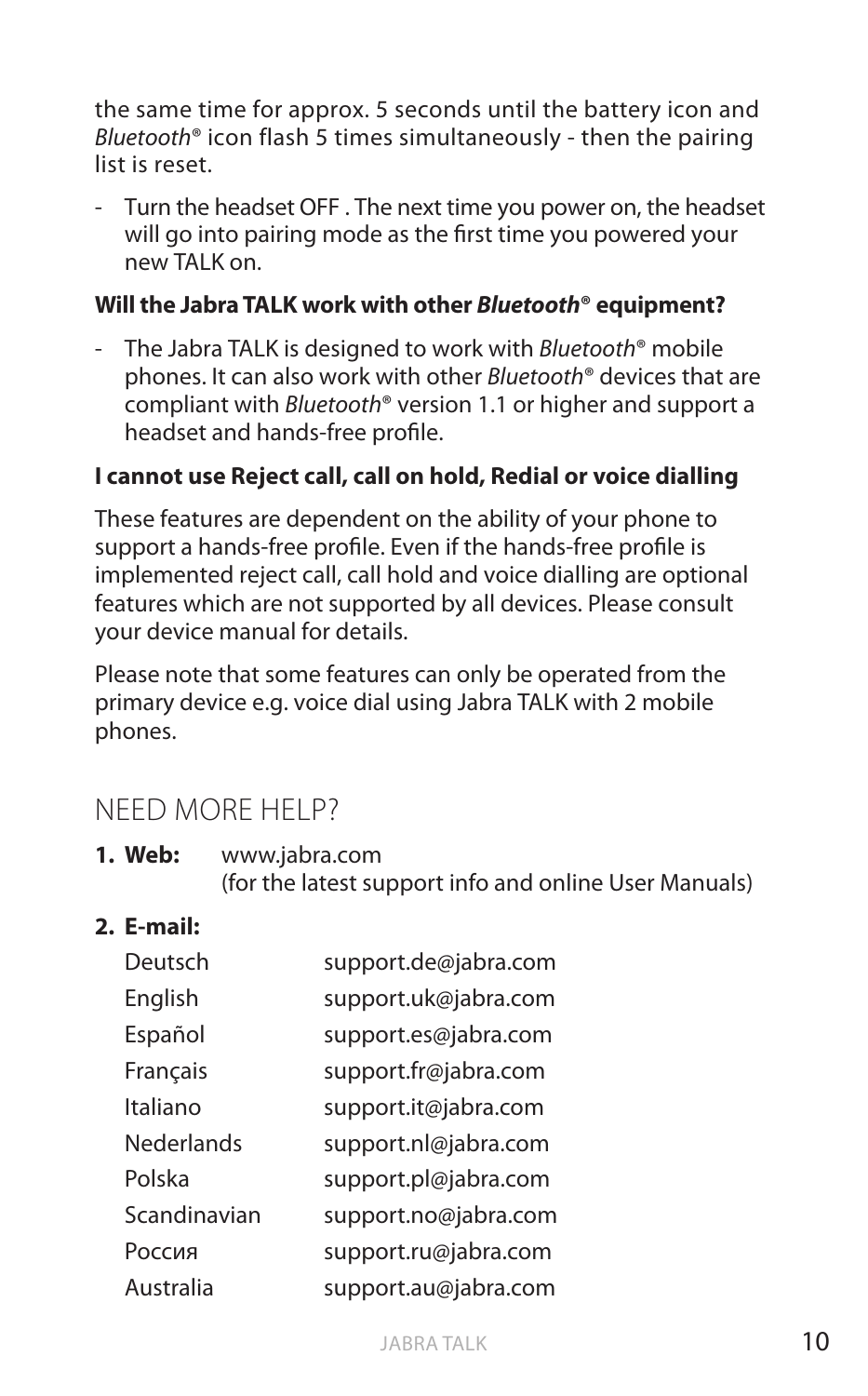| China     | support.cn@jabra.com        |
|-----------|-----------------------------|
| Japan     | support.jp@jabra.com        |
| Singapore | support.sq@jabra.com        |
|           | Information: info@jabra.com |

#### **3. Phone:**

| Belgique/Belgie     | +32 28080766     |
|---------------------|------------------|
| Danmark             | +4569918794      |
| Deutschland         | +49 30896778991  |
| Suomi               | +45 35256540     |
| France              | +33 182880251    |
| Italia              | +39 0662207674   |
| Luxembourg          | +45 35256540     |
| Nederland           | +31 208080962    |
| Norge               | +47 22577785     |
| Österreich          | +43 720880558    |
| Portugal            | +45 35256540     |
| Россия              | +7 916 246 69 00 |
| Sverige             | +46852507012     |
| Die Schweiz         | +41 435002460    |
| España              | +34 911875539    |
| United Kingdom      | +44 2033180070   |
| Australia           | 1-800-738-521    |
| China               | 800-858-0789     |
| Japan               | 03-3242-8722     |
| Singapore           | 800-101-2329     |
| <b>United State</b> | 1 (800) 327-2230 |
| Canada              | 1 (800) 489-4199 |
| International       | +45 35256540     |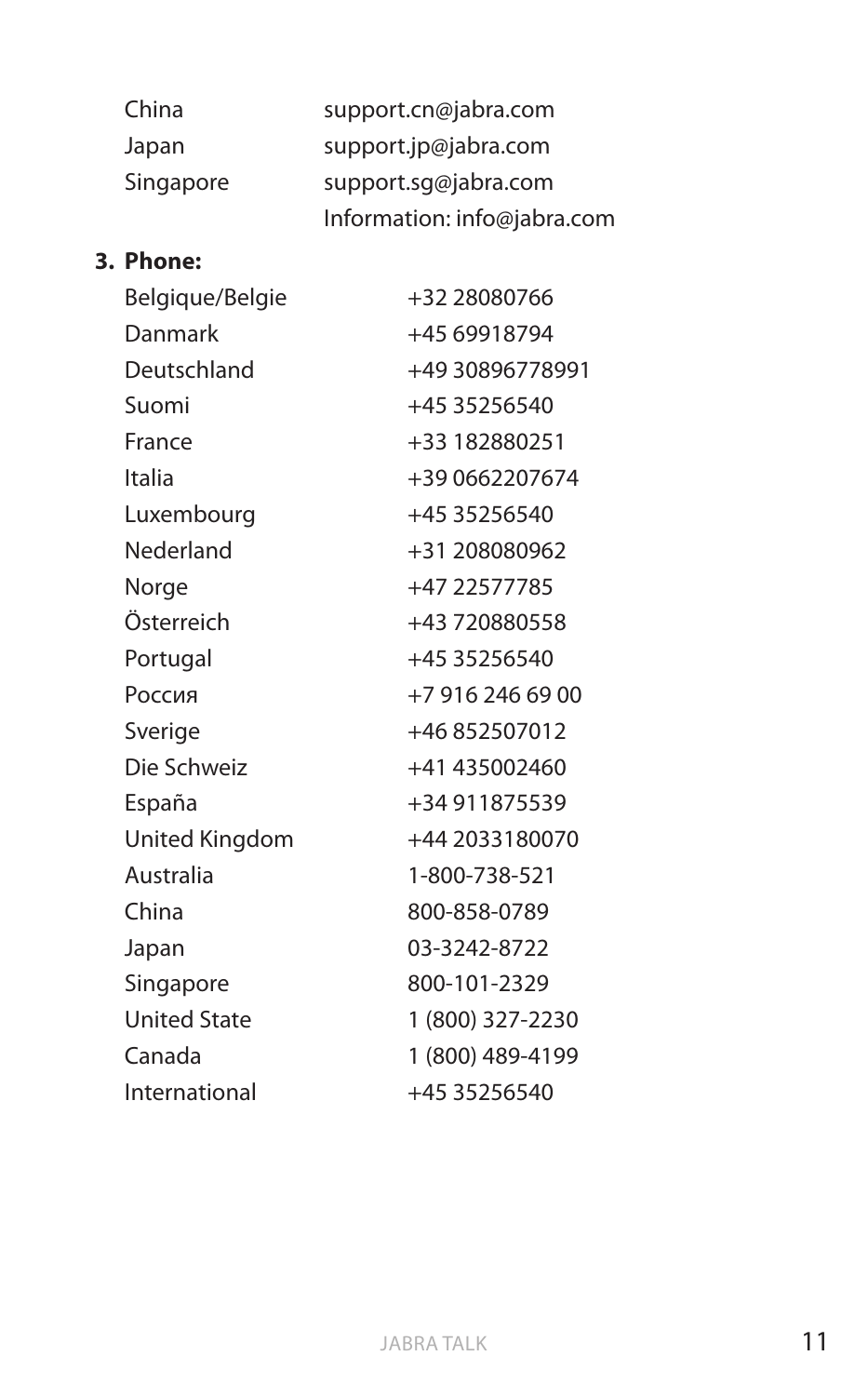# TAKING CARE OF YOUR HEADSET

- Always store the Jabra TALK with the power off and safely protected.
- Avoid storage at extreme temperatures (above 45°C/113°F including direct sunlight – or below -10°C/14°F). This can shorten battery life and may affect operation. High temperatures may also degrade performance.
- Do not expose the Jabra TALK to rain or other liquids.

# GLOSSARY

- **1** *Bluetooth®* is a radio technology that connects devices, such as mobile phones and headsets, without wires or cords over a short distance (approx. 10 meters/33 feet). *Bluetooth®* is safe to use. It is secure too, so once a connection has been made no-one can listen in and there is no interference from other *Bluetooth®* devices either. Get more information at www.bluetooth.com.
- **2** *Bluetooth®* **profiles** are the different ways that *Bluetooth®* devices communicate with other devices. *Bluetooth®* phones support the headset profile, the hands-free profile or both. In order to support a certain profile, a phone manufacturer must implement certain mandatory features within the phone's software.
- **3 Pairing** creates a unique and encrypted link between two *Bluetooth®* devices and lets them communicate with each other. *Bluetooth®* devices will not work if the devices have not been paired.
- **4 Passkey or PIN** is a code that you enter on your *Bluetooth®* enabled device (e.g. a mobile phone) to pair it with your Jabra TALK. This makes your device and the Jabra TALK recognize each other and automatically work together.
- **5 Standby mode** is when the Jabra TALK is passively waiting for a call. When you 'end' a call on your mobile phone, the headset goes into standby mode.



Dispose of the product according to local standards and regulations.

www.jabra.com/weee